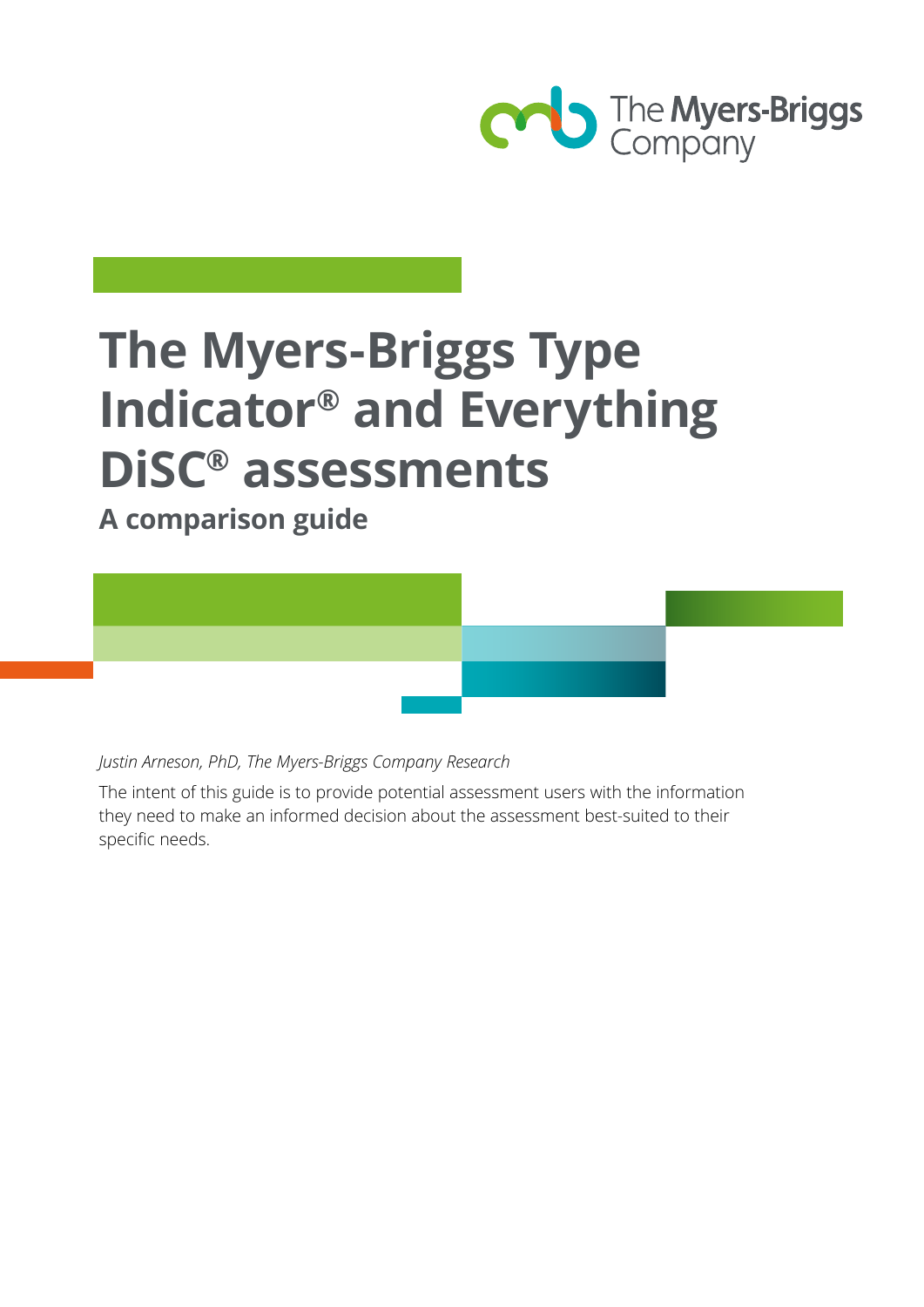## **Overview of the MBTI® assessment**

Since its inception in 1942, the Myers-Briggs Type Indicator® (MBTI®) assessment has been administered to millions of individuals worldwide, and it's currently one of the most popular and widely used personality-oriented assessments on the planet. The MBTI tool has achieved this level of popularity in large part due to the meaningful insights it provides about individuals and how they interact with others. The instrument provides an intuitive personality framework that allows all individuals—not just psychologists and experts in the field of personality assessment—to better understand the differences that characterize themselves and those around them, and to leverage this understanding to enhance their work and personal lives. Further, a multitude of organizations have recognized the value of the MBTI tool in providing a common language for describing their workforce and heightening individual and team effectiveness in the workplace. These organizations have used the MBTI tool in numerous applications, including addressing change and conflict, improving communication and team functioning, innovating, making effective decisions, and leading others.

Due to its visibility and pervasive application, the MBTI assessment receives substantial attention—and often criticism—from competitors in the personality assessment domain. The goal of this paper is to provide some of the history and theoretical underpinnings of the MBTI tool, describe what it measures and how it goes about this measurement, and compare it to a competing assessment available in the marketplace, the *Everything DiSC®* assessment.

# **Theoretical origins and practical applications**

The MBTI assessment was developed within the framework of Carl Jung's theory of psychological type (Jung, 1971). Jung's theory, developed on the basis of years of clinical observation and the exploration of various philosophical traditions, suggests that individuals have inborn preferences (characterized as opposing sides of a preference pair) for how they take in information, how they make decisions, and how they orient themselves to the outside world. These preferences are relatively stable and consistent over time and across situations. Jung explicitly identified three preference pairs in his writing and broadly referenced a potential fourth. He is probably most known for introducing the concepts of extraversion and introversion into the general lexicon. These two

terms describe how we orient ourselves to the world: either we are energized by the world outside of us, or we gain energy from our inner world of thoughts and ideas. Jung goes on to describe how individuals take in information (the perceiving process) through a preference for Sensing or Intuition, and then make decisions and come to conclusions (the judging process) based on a preference for Thinking or Feeling. These preference pairs are described in more detail in Table 1 and below. The richness of Jung's theory comes through in his descriptions of how the various preferences interact with one another to shape how individuals see and interface with the world around them, a concept referred to as type dynamics.

Clearly, people are able to, and often do, change their behavior based on the demands or expectations of a given situation. Additionally, typical or preferred behaviors may change as their experiences accumulate over long periods of time. In fact, the insights provided by the MBTI assessment specifically address such situations. In addition to providing guidance on how to develop and utilize individuals' preferred type, Jung (1971) describes how our nonpreferred psychological resources can be developed to further improve our ability to deal with a complex and ever-changing world.

Inspired by the work of Jung, Katharine Cook Briggs and her daughter, Isabel Briggs Myers, sought to develop a tool that could efficiently and systematically describe the basic personality characteristics he offered. Further, Briggs and Myers incorporated a fourth preference pair that explicitly operationalized the judging and perceiving processes referenced above. They believed that once individuals have gained an understanding of their type makeup, they are subsequently able to interact more effectively with the world around them.

## **The four preference pairs defined**

The Extraversion–Introversion preference pair pertains to people's orientation to the world and the preferred sources from which they draw their energy and drive. According to Jung's theory, Extraverts draw energy from the outer world of people, activities, and things, whereas Introverts draw energy from their inner world of ideas, emotions, and impressions.

The Sensing–Intuition preference pair encompasses how individuals take in information. Those with a preference for Sensing take in information

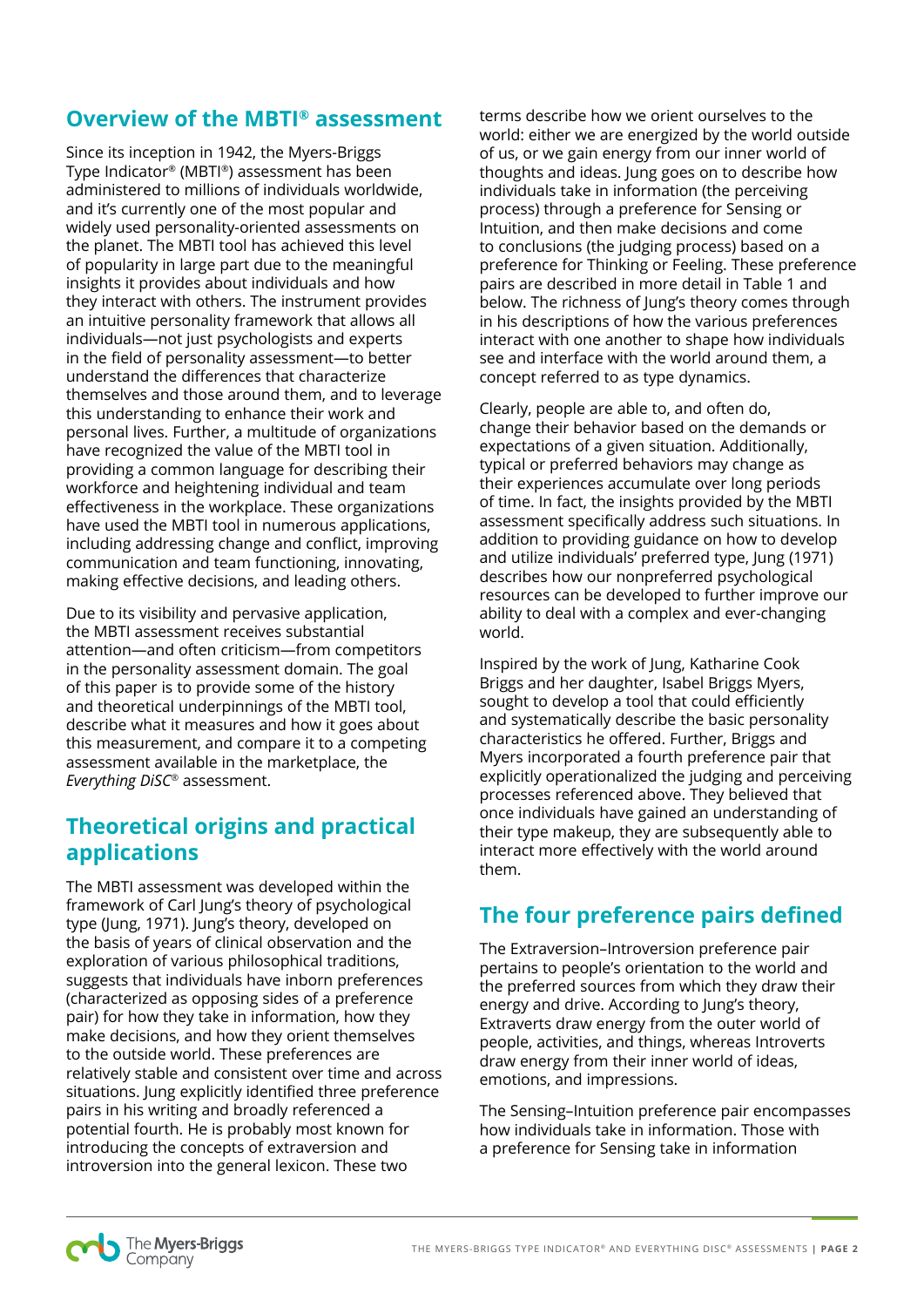## **Table 1 | The four preference pairs**

| <b>MBTI®</b> preference                                                                                                                                    |                                                                                                                                                                                                                                                                                                                         | <b>Preferences in action</b>                                                                                                                                                                                                                                              |
|------------------------------------------------------------------------------------------------------------------------------------------------------------|-------------------------------------------------------------------------------------------------------------------------------------------------------------------------------------------------------------------------------------------------------------------------------------------------------------------------|---------------------------------------------------------------------------------------------------------------------------------------------------------------------------------------------------------------------------------------------------------------------------|
| <b>Extraversion</b>                                                                                                                                        | <b>Introversion</b>                                                                                                                                                                                                                                                                                                     | <b>Example</b>                                                                                                                                                                                                                                                            |
| Directing energy mainly toward<br>and getting energized by the<br>outer world of people and objects                                                        | Directing energy mainly toward<br>and getting energized by the<br>inner world of experiences and<br>ideas                                                                                                                                                                                                               | In a group of people, individuals with a<br>preference for Extraversion may be energized<br>by joining the talk of the group as a whole, while<br>those with a preference for Introversion may be<br>most energized by talking individually with those<br>they know best. |
| <b>Sensing</b>                                                                                                                                             | <b>Intuition</b>                                                                                                                                                                                                                                                                                                        | <b>Example</b>                                                                                                                                                                                                                                                            |
| Focusing mainly on what can be<br>perceived by the five senses                                                                                             | Focusing mainly on perceiving<br>In doing something that many other people do,<br>patterns and interrelationships<br>individuals with a preference for Sensing may be<br>more likely to do it in an accepted way, whereas<br>those with a preference for Intuition might prefer<br>to use a novel approach to the task. |                                                                                                                                                                                                                                                                           |
| <b>Thinking</b>                                                                                                                                            | <b>Feeling</b>                                                                                                                                                                                                                                                                                                          | <b>Example</b>                                                                                                                                                                                                                                                            |
| Making decisions and basing<br>conclusions on logical analysis<br>with a focus on objectivity and<br>detachment                                            | Making decisions and basing<br>conclusions on personal or<br>social values with a focus on<br>understanding and harmony                                                                                                                                                                                                 | When making an important decision, individuals<br>with a preference for Thinking are likely to<br>put more weight on the available facts, while<br>those with a preference for Feeling are likely to<br>weight more heavily other people's feelings and<br>opinions.      |
| Judging                                                                                                                                                    | <b>Perceiving</b>                                                                                                                                                                                                                                                                                                       | <b>Example</b>                                                                                                                                                                                                                                                            |
| Preferring the decisiveness and<br>closure that result from dealing<br>with the outer world using one of<br>the judging processes (Thinking or<br>Feeling) | Preferring the flexibility and<br>spontaneity that result from<br>dealing with the outer world using<br>one of the perceiving processes<br>(Sensing or Intuition)                                                                                                                                                       | When going somewhere for the day, individuals<br>with a preference for Judging may be inclined to<br>plan out what to do and when to do it, whereas<br>those with a preference for Perceiving are likely<br>to want to "just go."                                         |

Note: Adapted from the MBTI® Manual (Myers, McCaulley, Quenk, & Hammer, 1998).

#### through the five senses—paying attention to facts and details. Those who prefer Intuition take in information through abstractions and general

The Thinking–Feeling preference pair deals with the ways in which individuals make decisions and come to conclusions. A preference for Thinking suggests that an individual organizes and structures information to decide in a logical, objective way, whereas a preference for Feeling suggests that an individual organizes and structures information to decide in a personal, values-based way.

Finally, the Judging–Perceiving preference pair pertains to what is presented to the outside world the lifestyle a person adopts (Myers & Myers, 1995). Individuals with a preference for Judging often prefer living a planned and organized life. In contrast, individuals with a preference for Perceiving tend to prefer living a more spontaneous and flexible life.

While the above discussion focuses on the nature of each individual preference pair, even greater value is realized from the assessment when considering how these preferences interact with each other to create an overall picture of an individual's personality. The possible combinations of the eight preferences yield 16 distinct personality types (e.g., ESTJ, INFP, etc.). An individual's MBTI results are accompanied by a detailed and holistic description of their "whole-type" personality, which goes beyond a simple summation of the specific components of the preference pairs. Identifying an individual's preferences and four-letter type is the first step in MBTI personality assessment (thus known as MBTI Step I™). It is worth noting that even further depth of understanding can be gained by completing an extended version of the assessment—the MBTI Step II™ assessment. This version expands on preference pairs by describing facets of each to provide a more nuanced description of personality.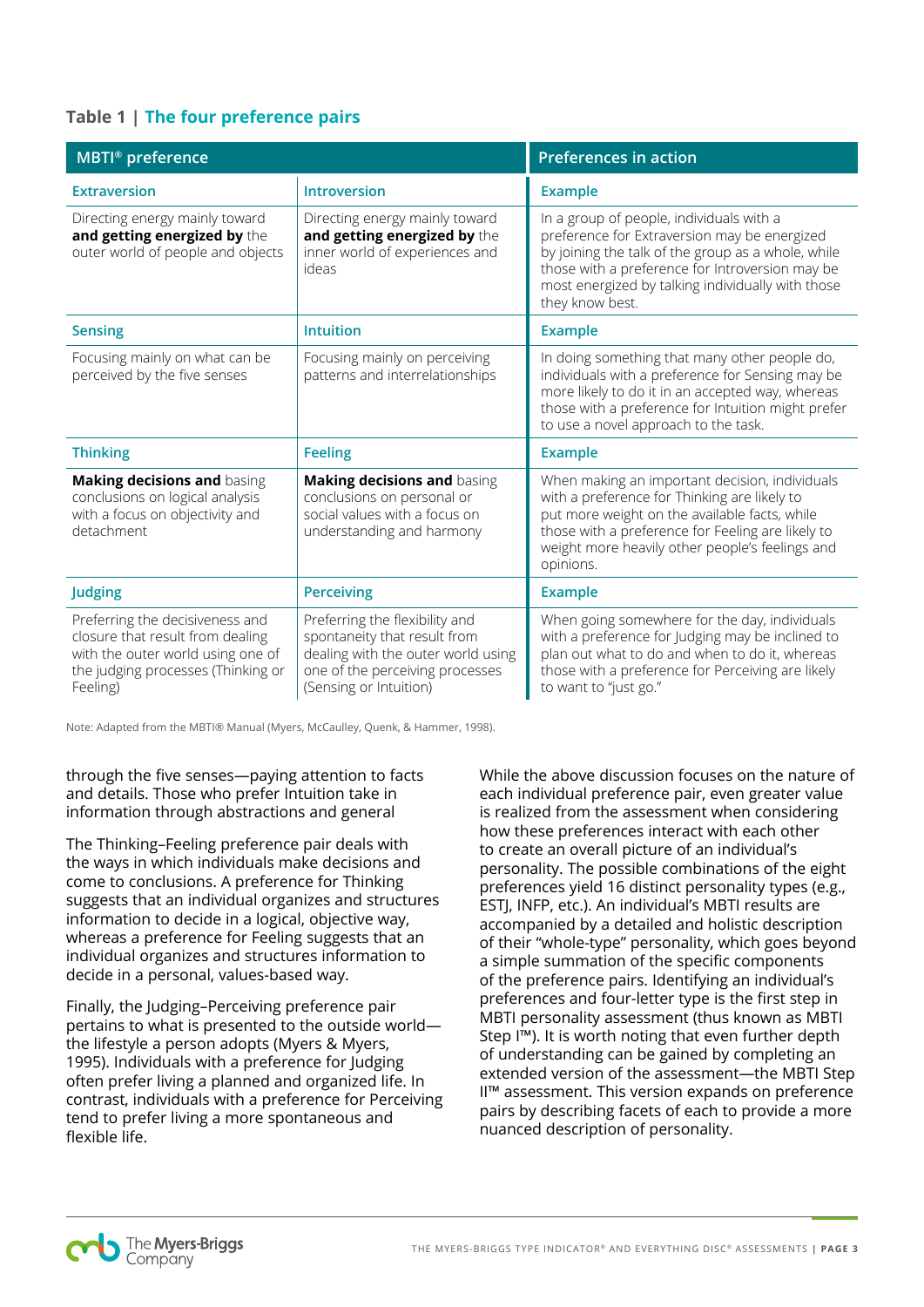## **Table 2 | The** *Everything DiSC®* **assessment**

| <b>Everything DiSCO</b> style | <b>Description</b>                        | <b>Example</b>                                                                                                                                                                                                                           |
|-------------------------------|-------------------------------------------|------------------------------------------------------------------------------------------------------------------------------------------------------------------------------------------------------------------------------------------|
| Dominance (D)                 | Direct, strong-willed, and forceful       | Individuals scoring high on this dimension are<br>likely to seek control over situations and people<br>in the workplace through force, with less concern<br>for the preferences of others relative to their<br>nondominant counterparts. |
| Influence (i)                 | Sociable, talkative, and lively           | Individuals scoring high on this dimension are<br>likely to be highly energetic and interpersonally<br>positive.                                                                                                                         |
| Steadiness (S)                | Gentle, accommodating, and<br>softhearted | Individuals scoring high on this dimension have a<br>relatively low level of observable energy. However,<br>they are generally interpersonally warm and are<br>patient and accommodating with other people.                              |
| Conscientiousness (C)         | Private, analytical, and logical          | Individuals scoring high on Conscientiousness are<br>likely to be interpersonally reserved and cautious.<br>In their work tasks, they tend to be analytical,<br>systematic, and precise.                                                 |

Source: Scullard & Baum, 2015.

# **The** *Everything DiSC®* **model of personality**

In contrast to the MBTI assessment, which grew out of Jung's theory of psychological type, the *Everything DiSC* assessment can trace its origins to the work of William Moulton Marston (1928). Marston took an emotion-centered approach to describing people and suggested that people manifest their emotions using four distinct behavioral styles. The styles he identified have come to be known by the DiSC acronym—which stands for Dominance, Influence, Steadiness, and Conscientiousness—as described in Table 2.

While a large number of conceptually related instruments have been developed to measure the characteristics subsumed by Marston's DiSC model, the current discussion focuses on the *Everything DiSC* assessment, published by Wiley & Sons. Similar to that of the MBTI assessment, the goal of DiSC and its resulting feedback reports and developmental guidance is to provide insight into individuals' behavior, the behavior of others, and how to effectively apply this knowledge in their life. Unlike the MBTI tool, which is viewed as applicable across all aspects of people's lives, *Everything DiSC* is designed expressly for use in the workplace. Organizations have used *Everything DiSC* for purposes such as leadership development, management training, sales training, conflict management, and team building.

As noted, *Everything DiSC* focuses primarily on the four main personality attributes composing the DiSC acronym. These four "styles", as they are described, can be understood by first envisioning two independent intersecting dimensions. The first dimension (oriented vertically) describes an individual's outward activity level and is anchored by moderate-paced at the bottom and fastpaced at the top. The second dimension (oriented horizontally) relates to an individual's propensity for valuing cooperation and social harmony. It is anchored on the low end by a skeptical viewpoint and on the high end by an accepting viewpoint. The four quadrants defined by these two intersecting dimensions give



**Figure 1 |** *Everything DiSC®* **model**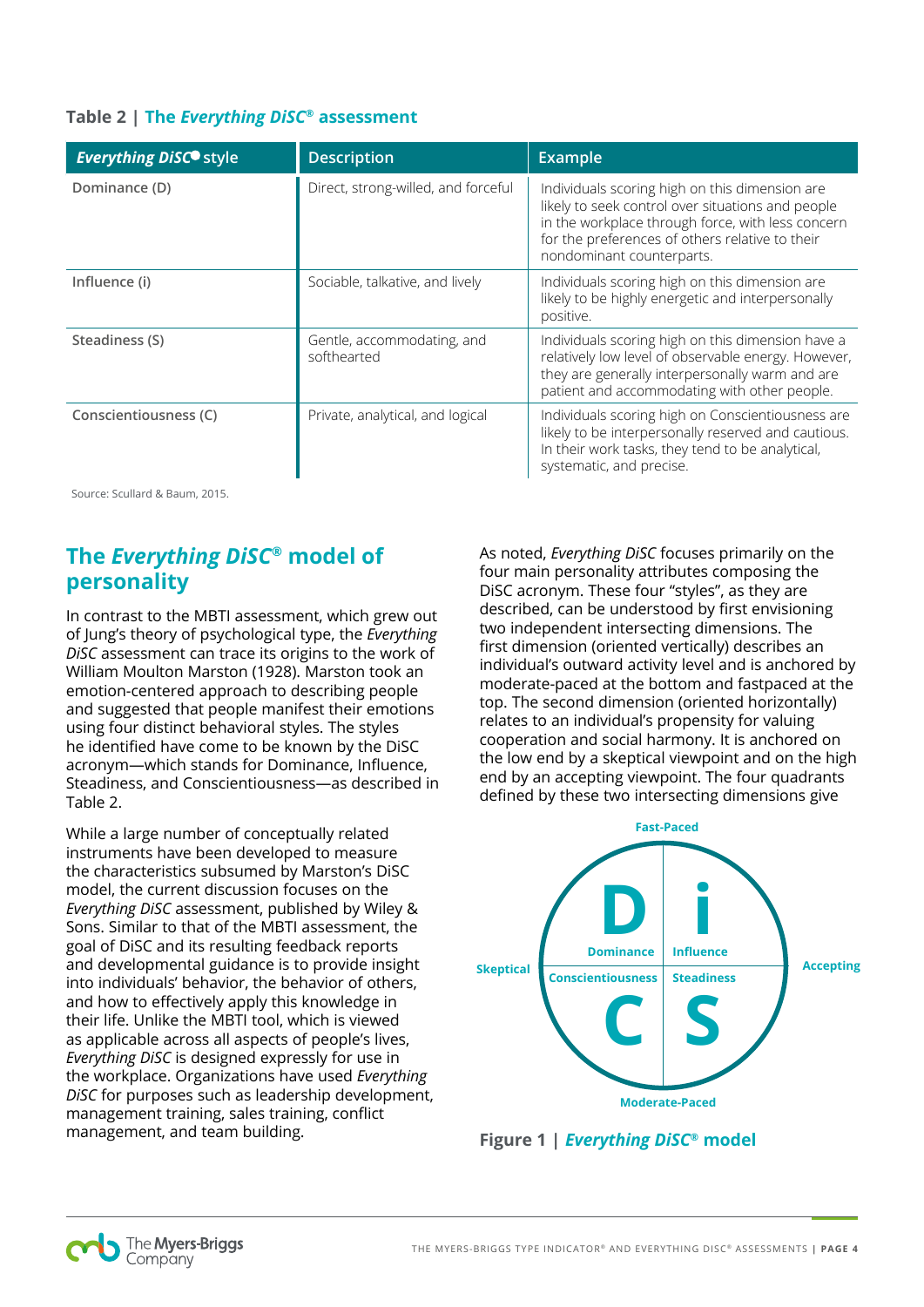rise to the four components of the *Everything DiSC* model, shown in Figure 1.

Individuals' placement on the two axes determines their *Everything DiSC* style. Those with a dominant style tend to score toward the skeptical and fastpaced poles. Those with an influential style score toward the accepting and fast-paced poles. Those with a steady style tend toward accepting and moderate-paced. Finally, those with a conscientious style tend toward skeptical and moderate-paced. Similar to the MBTI model, the *Everything DiSC* model asserts that these styles represent only the most predominant or likely sets of behaviors and preferences; however, individuals are expected to exhibit behaviors associated with the other styles on occasion, often due to the demands of a particular situation.

Unlike the MBTI assessment, which reports individuals' standing on each of the four preference pairs, as well as their overall four-letter type, *Everything DiSC* reports only an individual's singular placement in the quadrants outlined in Figure 1 (the quadrants are further parsed so that they characterize eight different styles). For instance, individuals who score as skeptical and fast-paced will be characterized by the assessment as a D, indicating that they have a tendency to be direct and forceful when dealing with others. Thus, while the MBTI tool measures four distinct variables, *Everything DiSC* derives its descriptions of test takers based only on the two variables of moderatepaced/ fast-paced and skeptical/accepting.

# **The science behind the assessments: Reliability**

Two basic characteristics often used to evaluate the soundness of any psychological assessment are reliability and validity. The focus of indices of reliability is whether the instrument measures an underlying, invisible psychological construct in a consistent and dependable manner. Two meaningful perspectives of reliability include internal consistency and test-retest. From an internal consistency standpoint, the extent to which items composing a specific scale or measure (such as the E–I preference pair on the MBTI tool) overlap or relate to each other is evaluated. For example, if you have two measures (one related to E–I and one to J–P), and responses to an item on the E–I measure correspond more strongly to responses to items of the J–P measure than responses to its partners on the same measure, that measure is not internally consistent. The statistical index often

## **Table 3 | Internal consistency reliabilities for the MBTI® and** *Everything DiSC®* **assessments**

| $MBTI^{\circ}$<br>scale | <b>Reliability</b> | <b>Everything</b><br><b>DiSC<sup>®</sup></b> scale | <b>Reliability</b> |
|-------------------------|--------------------|----------------------------------------------------|--------------------|
| $E-1$                   | .91                | D                                                  | .84                |
| $S-N$                   | .92                |                                                    | .88                |
| $T-F$                   | .91                | S                                                  | .82                |
| $I-P$                   | .92                |                                                    | .80                |

Note: MBTI national sample N = 2,859; Everything DiSC sample N = 39,607.

used to evaluate internal consistency is Cronbach's coefficient alpha (Cronbach, 1951). As a general rule of thumb, internal consistency reliabilities of .80 and above are considered acceptable in the psychological assessment domain. Table 3 provides the internal consistency reliabilities for the MBTI and *Everything DiSC* assessments as reported by their respective manuals. While both assessments demonstrate acceptable levels of reliability, the table makes clear that the lowest MBTI scale reliability is still higher than the highest *Everything DiSC* scale reliability.

In contrast to internal consistency reliability, which focuses on interrelationships among items, testretest reliability provides a measure of the likelihood of receiving the same or similar score on two independent assessment occasions. Table 4 shows test-retest reliability ranges for three different samples, each with a four-week interval between administrations, as reported in the MBTI® Manual (Myers et al., 1998).

These results indicate that the characteristics measured by the MBTI assessment remain relatively stable over time, and the assessment itself is able to measure these underlying concepts consistently. From a practical perspective, this means that any insight gained from taking the assessment will remain useful to individual takers of the assessment long after they have completed it.

With respect to the *Everything DiSC* assessment, Table 5 shows test-retest reliabilities in a sample of 599 respondents, with a two-week interval between test administrations, as reported by Scullard and Baum (2015). In general, the reliability results observed in the *Everything DiSC* sample (over a shorter time period) are not as strong as those found in the various MBTI samples. Consequently, *Everything DiSC* assessment results

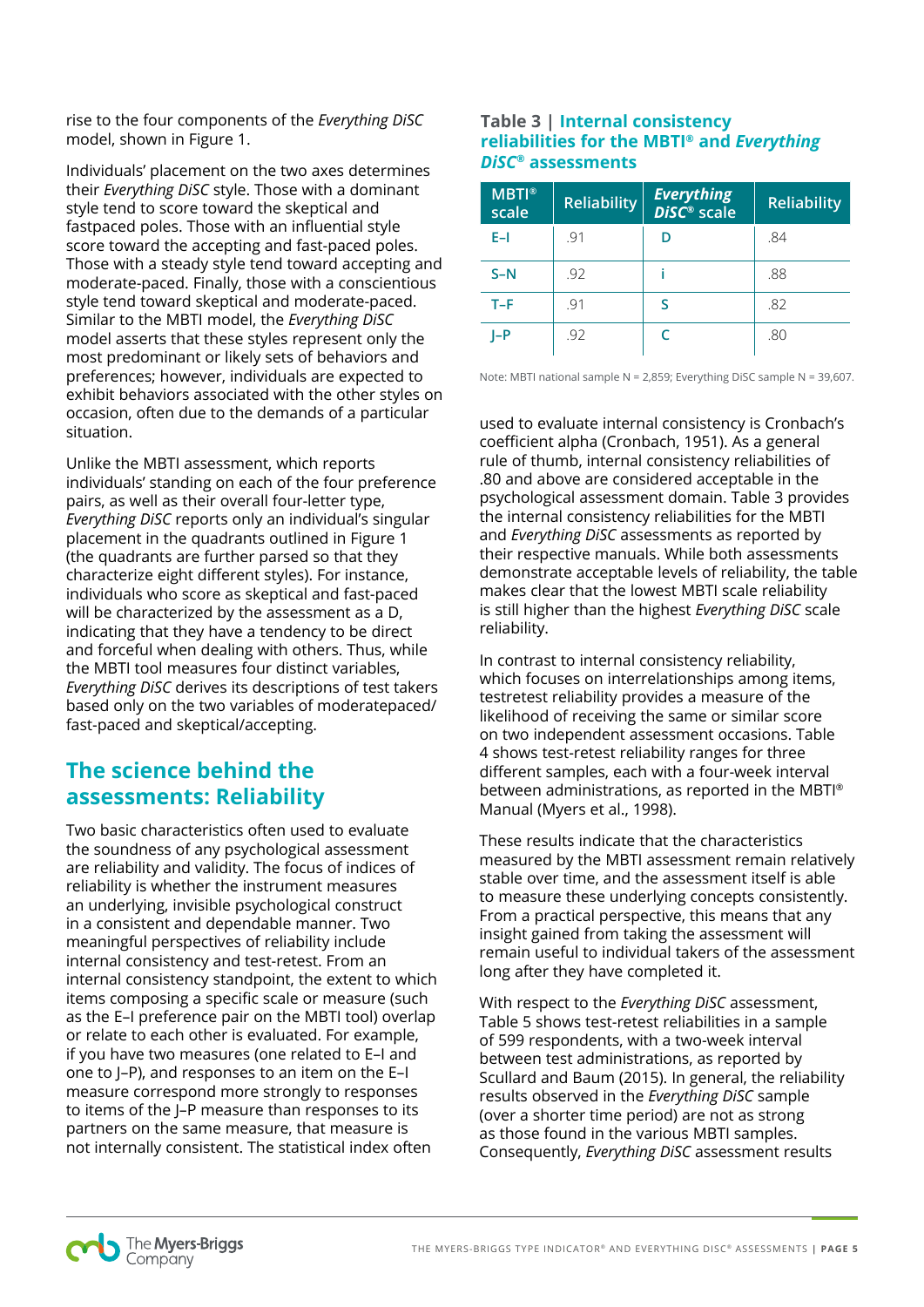and any associated developmental priorities can be interpreted as being more likely to change over time.

## **Table 4 | Test-Retest reliability of the MBTI® assessment**

| MBTI® scale                         | <b>Test-Retest</b><br>reliability range |
|-------------------------------------|-----------------------------------------|
| Extraversion (E) – Introversion (I) | $.93 - .95$                             |
| Sensing (S) – Intuition (N)         | $.89 - .97$                             |
| Thinking $(T)$ – Feeling $(F)$      | $.83 - .94$                             |
| Judging (J) - Perceiving (P)        | $.90 - .95$                             |

Note: N = 424. Test-retest interval = 4 weeks.

# **The science behind the assessments: Validity**

In contrast to reliability, which focuses inwardly on the items of an assessment, validity refers to how an assessment relates to other, independent measures (often, but not always, of similar constructs). Stated differently, validity refers to the extent to which an assessment measures what it was intended to measure. In the personality assessment domain, the focus of measurement is on psychological characteristics that cannot be directly observed. Since we cannot see and verify these attributes like we can with attributes such as eye color, or easily measure them like we measure a characteristic such as height, we have to gather an abundance of evidence indicating that we are indeed measuring our intended personality construct accurately.

Individual MBTI users, after completing the assessment and receiving their results, often remark on how accurately the MBTI tool describes the way they take in information and interact with the world. Even further, many talk about how friends, family members, and co-workers can see in them the very same characteristics described by their MBTI results. While this anecdotal information provides powerful testimony to the value of the MBTI assessment and offers some evidence of validity, we conduct extensive, systematic research to further ensure that the assessment meets stringent psychological standards for accuracy (i.e., validity) when applied across a large, diverse group of people.

Evidence of validity can take many forms (e.g., construct, convergent, divergent, criterion-related), and a complete picture of the validity of an

instrument is generated through the accumulation of many different types of data from a variety of studies and applications of the assessment results. A full treatment of the validity of the MBTI and *Everything DiSC* instruments is beyond the scope of the current discussion (see the respective manuals for a more comprehensive discussion of validity); however, a direct examination of the relationship between the two instruments provides a worthwhile data point regarding the validity of each assessment, as well as a useful illustration of the amount of overlap in the characteristics they measure.

A study cited in the *Everything DiSC® Manual* (Scullard and Baum, 2015) presents correlations between the MBTI and *Everything DiSC* assessments. This study was based on an earlier version of *Everything DiSC* and consists of only 209 participants. Nonetheless, it can give a general idea of the ways in which the two assessments overlap. The expected relationships between the MBTI and *Everything DiSC* assessments can be hypothesized based on the descriptions and data provided for each of their scales (refer to the scale descriptions presented above).

## **Table 5 | Test-Retest reliability of the**  *Everything DiSC®* **assessment**

| <b>Everything DISC<sup>®</sup> scale</b> | <b>Test-Retest</b><br>reliability |
|------------------------------------------|-----------------------------------|
| Dominance (D)                            | .86                               |
| Influence (i)                            | .87                               |
| Steadiness (S)                           | .86                               |
| <b>Conscientiousness (C)</b>             | .85                               |

Note: N = 599. Test-retest interval = 2 weeks.

Accordingly, Extraversion (E) should relate most strongly to the Influence (i) scale, and Introversion (I) to the Conscientiousness (C) scale. Indeed, these relationships were borne out in this study. The E–I scale had a .75 correlation with the i scale (higher E corresponding to higher i) and –.73 with the C scale (higher E corresponding to lower C). Note that for the present purposes, the signs of these correlations were reversed from those reported in the *Everything DiSC* manual so that high scores on the E–I scale would correspond to Extraversion.

Similarly, the T–F scale of the MBTI assessment should relate to the skeptical–accepting dimension, with higher Feeling scores corresponding to higher

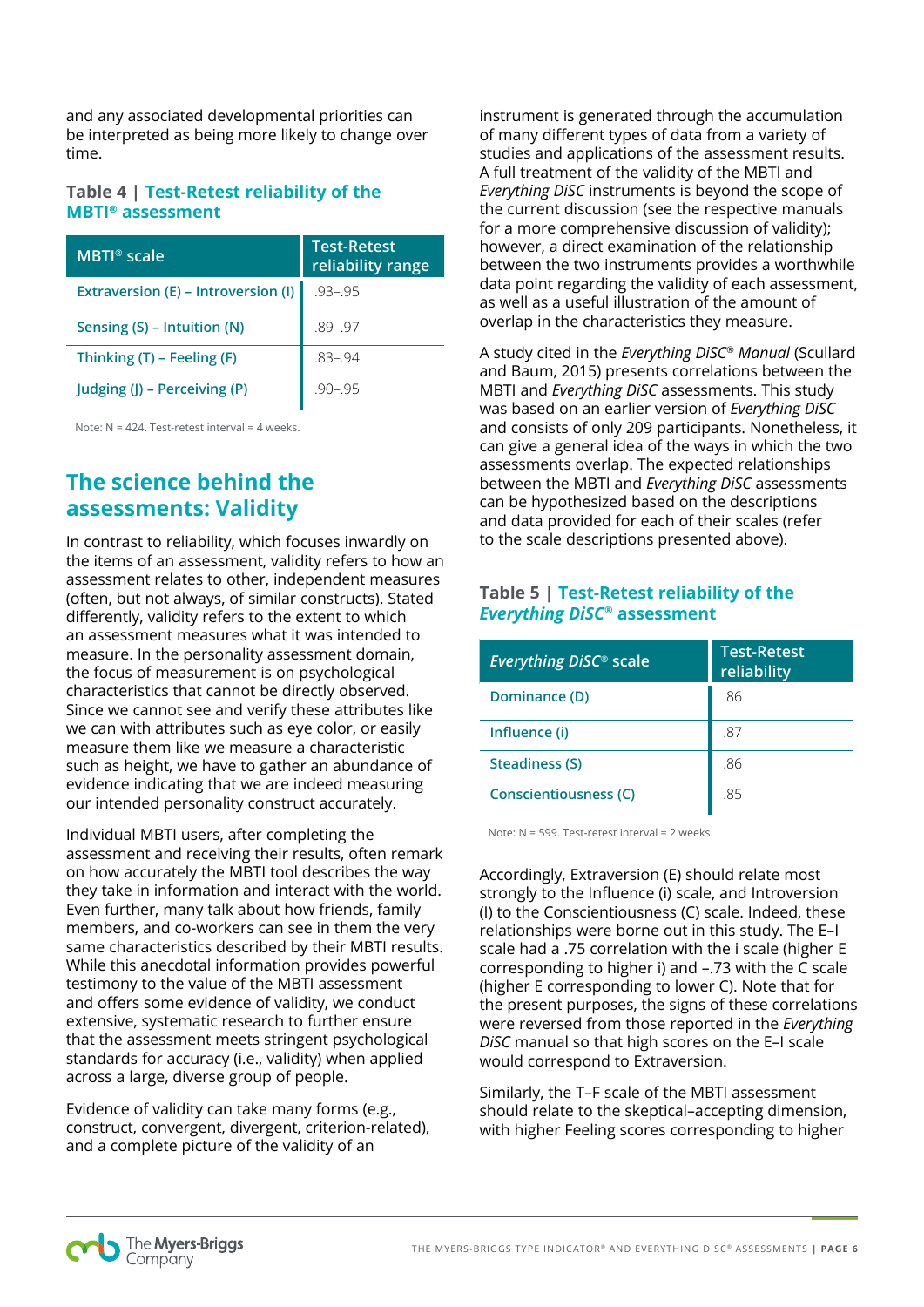accepting scores. The study found a .48 correlation between T–F and skeptical–accepting, suggesting a moderate relationship between the two scales.

As expected, no significant relationships were observed between S–N and J–P and the *Everything DiSC* dimensions. This result is particularly useful for potential users evaluating each assessment. If a particular application of an assessment would benefit from the measurement of preferences for Sensing vs. Intuition or Judging vs. Perceiving, then the MBTI assessment would provide the most utility. In contrast, the MBTI tool does not directly measure the construct of dominance, which is reflected in the *Everything DiSC* assessment. Thus, an application benefiting from the assessment of this construct would be better informed by *Everything DiSC*.

# **So, which assessment is right for you?**

Each assessment in the marketplace naturally attempts to differentiate itself from its competitors and emphasize its utility. Ultimately, it is up **to individual users to determine whether the assessment is right for them and their unique set of circumstances**. What follows are some key questions that should be answered when identifying the proper assessment for your needs.

## **1. What will this assessment be used for?**

Examples include developing specific behaviors with the goal of improving individual, team, or organizational performance; improving relationships outside the workplace; and selecting employees for specific job roles. Neither the MBTI nor *Everything DiSC* assessment is intended to be used in a personnel selection context. However, both assessments are directly suited to the training and development of employees. Both the MBTI and *Everything DiSC* models are positive in their orientation, meaning that they view each preference or style as having value—that is, none of the preferences or styles is inherently detrimental. This orientation allows developmental discussions to be framed in a positive, nonthreatening way. In contrast, some models of personality (often associated with the selection domain) may incorporate "negative" personality characteristics, which are stable personality traits that may be counterproductive in a given context. While such assessments may still be useful for developmental purposes (if the implications of assessment results are conveyed appropriately), they are generally less well suited for group learning and development interventions.

One point of difference between the MBTI and *Everything DiSC* assessments is their relevance to life outside the world of work. The *Everything DiSC* assessment, and the results and developmental guidelines associated with it, are most directly applicable to the workplace. In contrast, the MBTI assessment offers developmental guidance for both work and nonwork contexts.

#### **2. What are the characteristics measured by the assessment, and are these characteristics meaningful to me and applicable to my current situation?**

One might ask, when reading the descriptions associated with each personality characteristic (e.g., Sensing), "Does this resonate with me? Does this characteristic, as described, appear to meaningfully impact how I interact with the world?" For example, the preference for either Extraversion or Introversion is one that makes conceptual sense to most people, and it is easy to envision situations in which behaviors associated with the Extraversion orientation may be advantageous, and conversely situations in which behaviors associated with the Introversion orientation may lead to better results. Similarly, HR and learning and development managers may ask whether the assessment addresses those characteristics most important for individual and team performance in their organization.

Given the relative lack of overlap of the two assessments, practitioners may see the value of focusing on S–N or J–P, which are constructs that are not covered by *Everything DiSC*. Alternatively, if a training professional finds value in the Dominance style, then *Everything DiSC* might be a better fit. Such decisions about the appropriateness of specific assessment scales might be driven by perceived overlap with a talent management framework being employed by an organization. If an assessment describes characteristics that have already been laid out as part of an organization's competency language, then that assessment may be particularly advantageous to the organization.

#### **3. How reliably does this assessment measure these characteristics?**

As described above, it is important to understand whether assessment results are likely to remain consistent over time. While both assessments have demonstrated generally acceptable reliabilities, those of the MBTI assessment were marginally stronger than those of the *Everything DiSC* assessment. This has implications for the potential value of individuals' assessment results. Smaller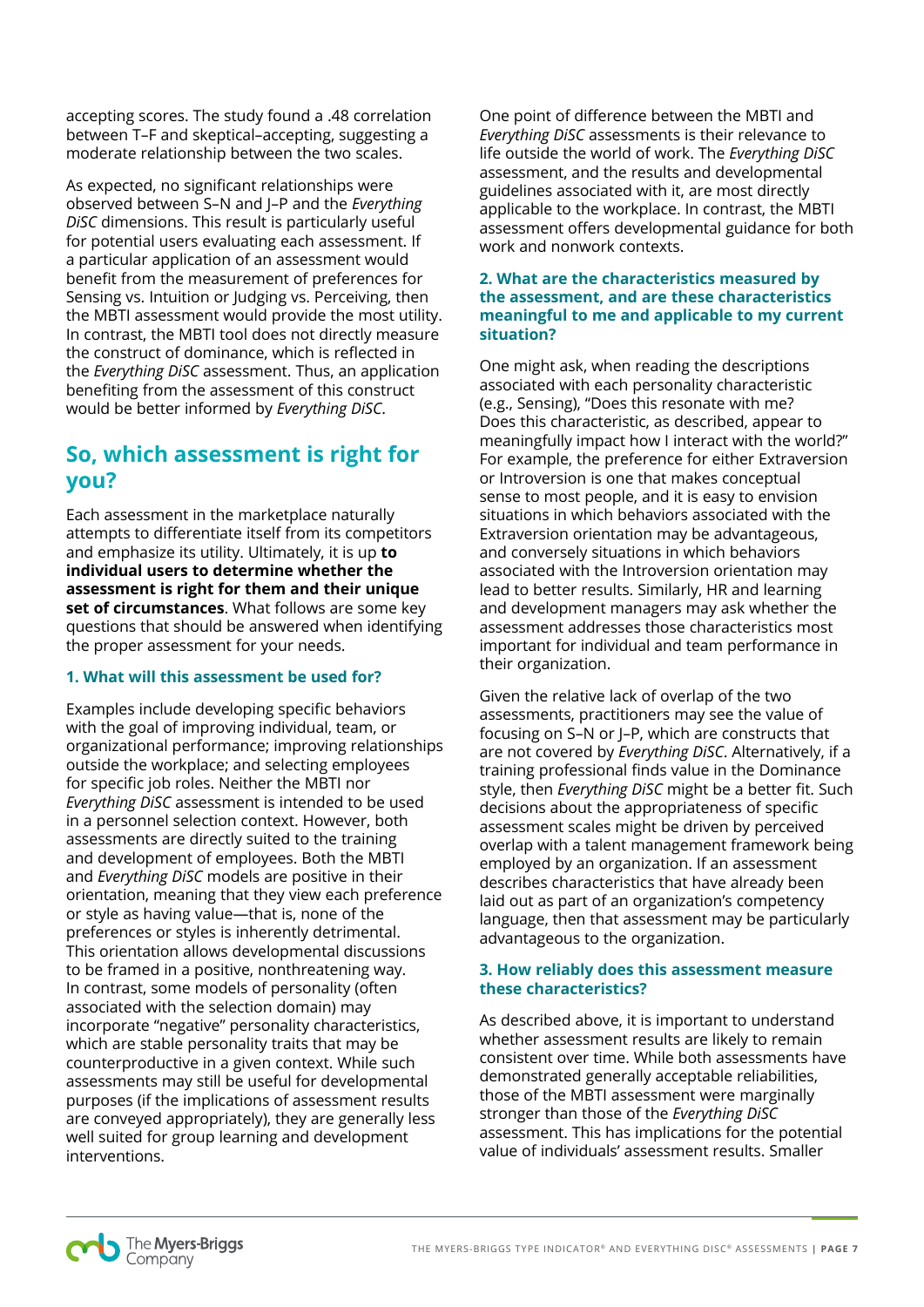reliabilities are associated with greater error in measurement—meaning that the assessment is not providing a clear picture of the underlying psychological constructs. Consequently, any developmental interventions targeting the constructs may be misguided.

#### **4. Do assessment results correspond meaningfully to relevant aspects of my work or personal life?**

Whenever possible, users will want to determine whether an assessment has demonstrated relationships with specific outcomes of interest to them. While the validity discussion above provides some guidance, the more detailed validity evidence often provided in technical manuals can be used to determine whether an assessment has been related to meaningful outcomes.

### **5. Are the assessment results clear and easy to understand?**

Although similar to question 2, this refers to the specific results and feedback provided to individuals who have taken the assessment and those who will use the results for training and development purposes. To the extent that these results are clear and actionable, they can be better leveraged to achieve a desired outcome. Users may be well served by requesting sample reports and making self-comparisons between various assessments to determine which are the most user-friendly. Further, users should investigate the support materials surrounding an assessment. Such materials are instrumental to answering the question "What now?" A simple reporting of assessment results isn't particularly meaningful if users don't know what to do with them.

#### **6. How likely am I (and others) to utilize the information obtained by the assessment moving forward?**

In our experience, people are often initially excited to receive their assessment results, and in that moment they are anxious to apply their newfound self-knowledge to enhance various aspects of their life. However, as individuals return to their daily activities, the consistent and useful application of this knowledge may wane. Consequently, individuals and organizations may benefit from supplemental materials and reminders about the value of assessment results and their utility in daily life.

# **About the author**



**Justin Arneson** Research Scientist The Myers-Briggs Company

Dr. Justin Arneson is a research scientist with extensive background in psychological assessment. He has published research in journals such as Psychological Bulletin and Psychological Science, and has presented research findings at multiple professional conferences. Currently, he conducts psychometric research supportive of The Myers-Briggs Company's assessment offerings. Further, he engages in consulting activities as needed and supports The Myers-Briggs Company's product development and Professional Services efforts. Justin earned his PhD in industrial/organizational psychology from the University of Minnesota.